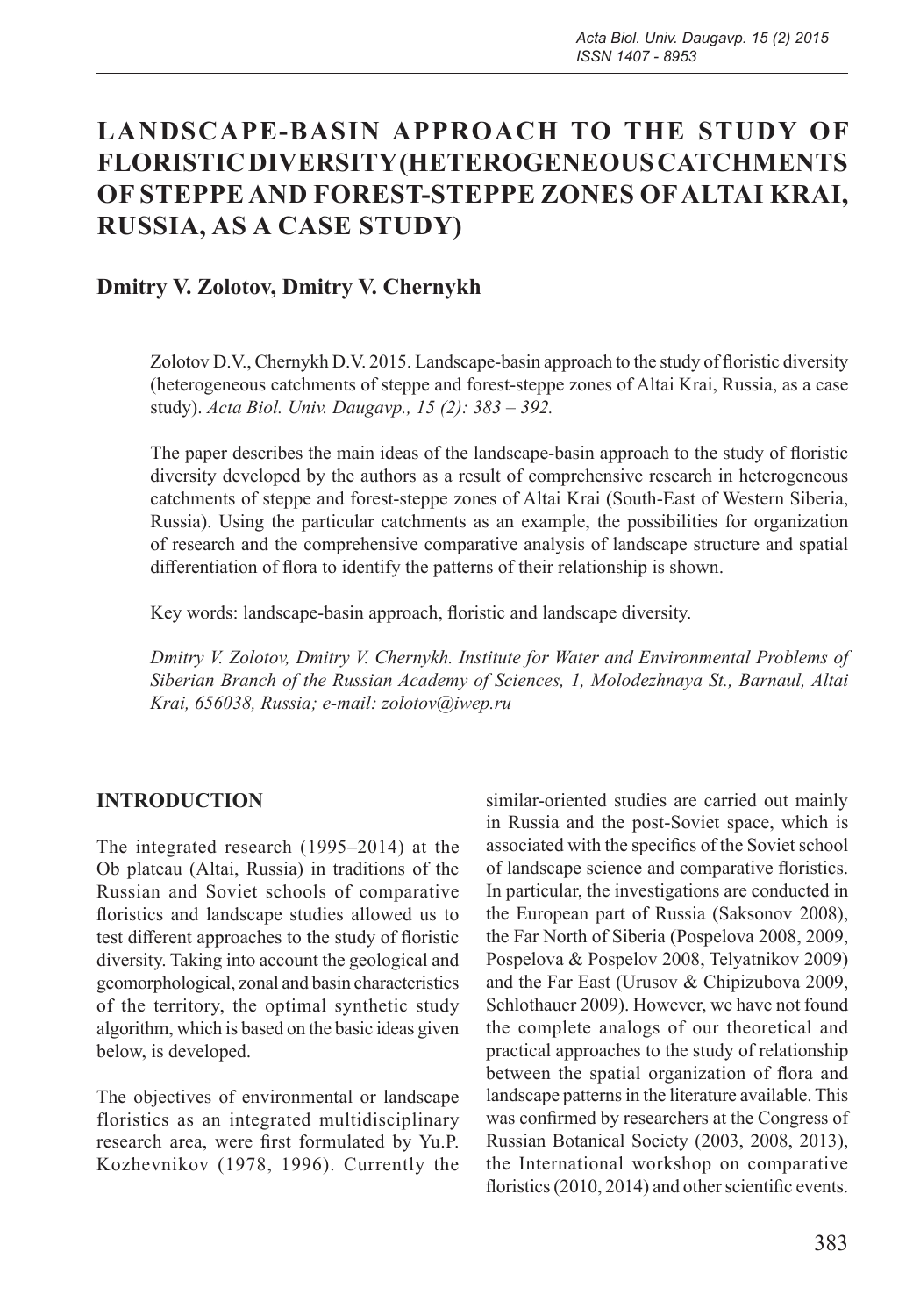The international studies are developed in line with the landscape ecology, and the most famous journal that publishes articles on the subject, is the Landscape Ecology. It deals with such similar issues as the species richness of the urban forest patches (Hobbs 1987); the dynamics of small biotopes in agricultural landscapes (Agger & Brandt 1987); indices of landscape pattern (O'Neill et al. 1988); biotic interactions and edge effects at the facial level (Watling & Orrock 2010) etc. A considerable number of works, including the ones listed above, refer to anthropogenic transformation of landscapes, which manifests itself, in particular, in the territory or habitat fragmentation (e.g., Lindenmayer et al. 2009). This brings together these studies with ours, since the territory of the catchments under consideration is largely changed due to economic activity.

A drastic difference from our approach is that landscape ecology traditionally uses the nonranking term "land cover type" (e.g., Turner & Ruscher 1987, Zhou et al. 2010). The types of land cover form the landscape mosaic of a combination of single patches connected by corridors and surrounded by a matrix background or other patches. Within these patches, the interaction of organisms and communities with each other and the environment surrounding the contour is considered. In this case, there is no hierarchy of interactions, and the maps include "land covers" of various sizes belonging to different hierarchical levels according to traditions of the Russian landscape study. The hierarchical classification of the classical physical geography is found in foreign literature, but it does not deal with biogeographic differentiation at elementary regional and topological levels.

The main difference of our approach from the mentioned above is a deeper and detailed study of landscape structure at the level of types of compound urochishches groups (and higher) with the involvement of landscape specialists and carrying out the quantitative analyses. Previously the botanists performed the landscape classification in a generalized form and at a qualitative level.

## **I. The area of the study of floristic diversity must have natural landscape or basin boundaries, which are largely interdependent**

Currently the issue of natural borders in comparative floristics is considered to be solved (Yurtsev & Kamelin 1991), since any analysis involves environmental and genetic (historical) unity of flora that can be achieved only within the natural contour. Nevertheless, the floristic checklists of arbitrary contours, for instance, the administrative units, are published. Within these administrative units, the floristic or botanicalgeographical regionalization is frequently performed, and the distribution of plant species is given for these natural regions (e.g., Silantyeva 2013). Sometimes the administrative regions are considered as the natural ones, for instance, Altai Krai – Barnaul floristic region (Baikov et al. 1998).

The method of regular graticule squares and trapezoids (e.g., Tabaka 1987, Seregin 2010), providing a uniform study of the site, makes mapping and mathematical processing and solution of some practical problems more convenient, but it does not ensure the uniformity of the contours compared. In other words, a high floristic diversity of the particular square, as well as any other arbitrary contour (e.g. administrative region) may be due to the unique features of natural contour, within which the square is marked, and the combination of different contrasting natural contours within the square. Thus, the interpretation of the study results still requires the transition from a regular graticule squares and other arbitrary contours to the natural units. Therefore, the fundamental studies of floristic diversity should be based on the natural boundaries in the transition as to a lower hierarchical level as to the higher one. The comparison of floras within natural contours, gives an indication of the floristic diversity of particular geosystems and their types to study both the topological and regional (zonal, longitudinal and altitudinal) regularities of its formation and change.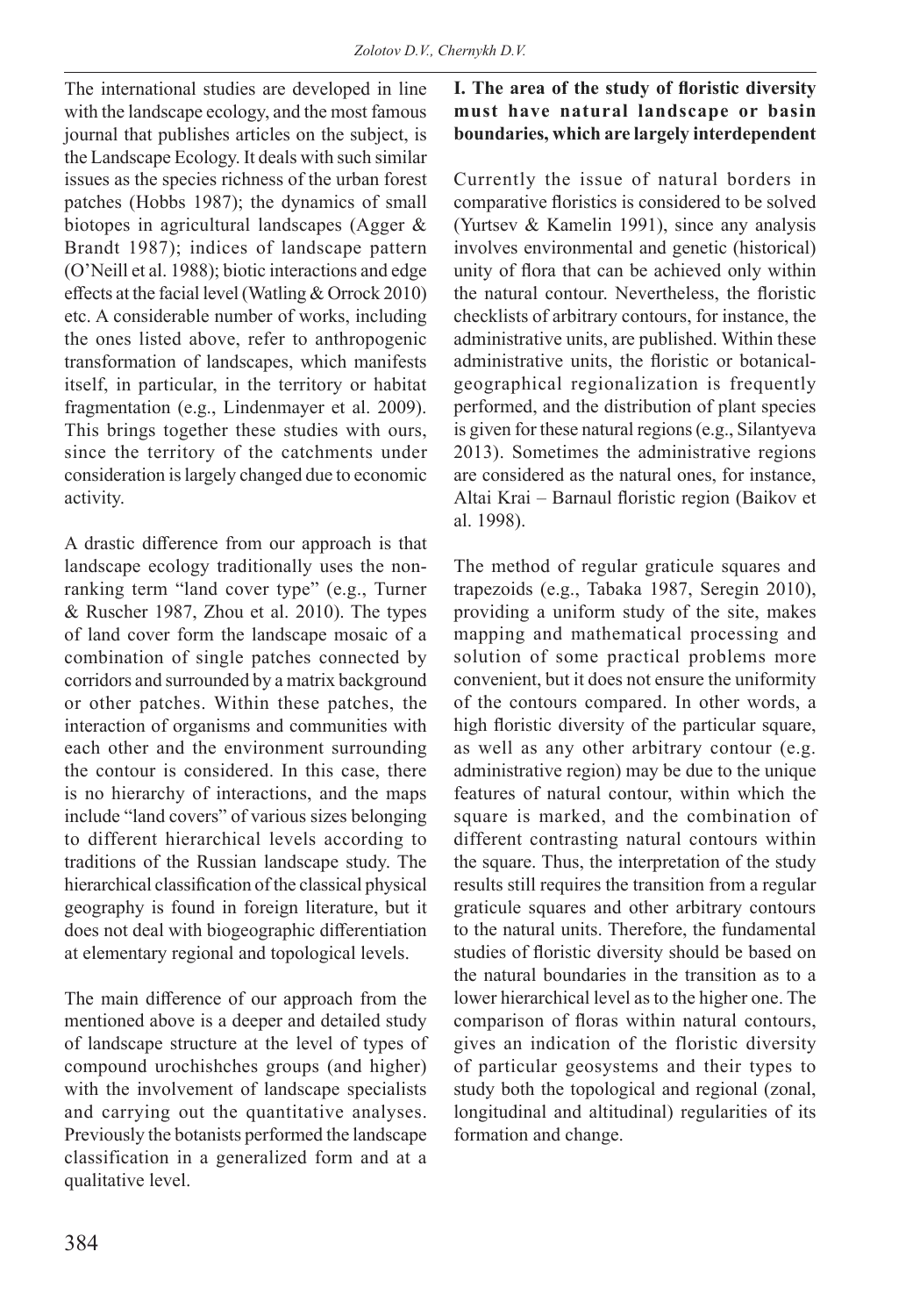*Landscape-basin approach to the study of floristic diversity (heterogeneous catchments of steppe and forest-steppe...*

| Natural zone                        |               |      | Steppe         |                        | Forest-steppe                                                                                                                                                                                                   |              |                       |      |         |    |  |
|-------------------------------------|---------------|------|----------------|------------------------|-----------------------------------------------------------------------------------------------------------------------------------------------------------------------------------------------------------------|--------------|-----------------------|------|---------|----|--|
| Natural subzone                     | Droughty      |      |                | Temperate-<br>droughty | Southern                                                                                                                                                                                                        |              |                       |      |         |    |  |
| Landscape microregions              | <b>BLI</b>    |      |                | <b>BLII</b>            |                                                                                                                                                                                                                 | <b>BLIII</b> |                       |      |         |    |  |
| Floristic microregions              | BF1           |      |                | BF <sub>2</sub>        |                                                                                                                                                                                                                 |              |                       |      | BF5     |    |  |
|                                     | 2829          |      |                |                        | 2944                                                                                                                                                                                                            |              |                       |      |         |    |  |
| Area, km <sup>2</sup>               |               | 1646 | 1183           |                        |                                                                                                                                                                                                                 |              |                       |      | 980     |    |  |
| Types of compound urochishches      |               |      | 67             |                        |                                                                                                                                                                                                                 |              | 58                    |      |         |    |  |
| groups                              |               | 32   |                | 35                     |                                                                                                                                                                                                                 |              |                       |      | 34      |    |  |
|                                     |               |      | 20             |                        | BF3<br>BF4<br>888<br>1076<br>45<br>43<br>16<br>13<br>14<br>7<br>5<br>5<br>$0,95-$<br>$0,98-$<br>0,98<br>1,06<br>785<br>556<br>528<br>350<br>280<br>276<br>96<br>80<br>79<br><b>SW</b><br><b>NE</b><br><b>SW</b> |              |                       |      |         |    |  |
| Types of terrains                   | 9             |      |                | 11                     |                                                                                                                                                                                                                 |              |                       |      | 13      |    |  |
| Individual landscapes               | 8             |      |                |                        |                                                                                                                                                                                                                 |              |                       |      |         |    |  |
|                                     | 4             |      | $\overline{4}$ |                        |                                                                                                                                                                                                                 |              |                       |      | 5       |    |  |
|                                     |               |      | $0,75 - 0,95$  |                        |                                                                                                                                                                                                                 | $0,95-1,15$  |                       |      |         |    |  |
| Selyaninov hydrothermal coefficient | $0,75 - 0,84$ |      | $0,84 - 0,95$  |                        |                                                                                                                                                                                                                 |              |                       |      | $1,06-$ |    |  |
|                                     |               |      |                |                        |                                                                                                                                                                                                                 |              | <b>NE</b><br>21<br>10 | 1,15 |         |    |  |
| Species                             |               |      | 625            |                        |                                                                                                                                                                                                                 | 17           |                       |      |         |    |  |
|                                     |               | 550  |                | 547                    |                                                                                                                                                                                                                 |              |                       |      | 707     |    |  |
|                                     | 292           |      |                |                        |                                                                                                                                                                                                                 |              |                       |      |         |    |  |
| Genera                              | 275           |      | 271            |                        |                                                                                                                                                                                                                 |              |                       |      | 333     |    |  |
|                                     | 85            |      |                |                        |                                                                                                                                                                                                                 |              |                       |      |         |    |  |
| Families                            |               | 79   |                | 82                     |                                                                                                                                                                                                                 |              |                       |      |         | 94 |  |
| Zonal boundaries of microregions    | <b>SW</b>     | NE   | <b>SW</b>      | <b>NE</b>              |                                                                                                                                                                                                                 |              |                       |      | SW      | NE |  |
| differential species abundance      | 33            | 24   | 13             | 15                     | 21                                                                                                                                                                                                              |              |                       |      | 77      | 37 |  |

| Table 1. Landscape and floristic diversity of the Barnaulka river basin |  |  |
|-------------------------------------------------------------------------|--|--|
|                                                                         |  |  |

\*The data on native flora (free from alien fraction) and restored landscapes (free from anthropogenic modifications and transformations).

Practically, the basin approach, not requiring special landscape knowledge, is the most convenient. It is convenient to compare the catchment flora with the flora of other catchments, as well as to divide and integrate them geographically according to the basin principle; this concerns both the local and relatively large regions (e.g., Kamelin 1973, Marina 1987, Silaeva 2008, Sheremetova 2013). Another thing is landscapes, which are understood by the landscape experts in different ways, not to mention the florists who do not have a background in landscape study. However, it should be noted that landscape and catchment boundaries are largely interdependent. On

the one hand, the development of catchments is determined by landscape features, on the other, the catchment functioning determines the landscape evolution. Thus, the differentiation of landscapes often depends on their belonging to different catchments, and their similarity – to the belonging to the landscape region or the individual landscape. Moreover, natural contours allow not only to compare the floras as the full territorial totalities of plant species (Yurtsev & Kamelin 1991), but also to compare the floristic diversity with the variety of other landscape components and landscape diversity within the same contours.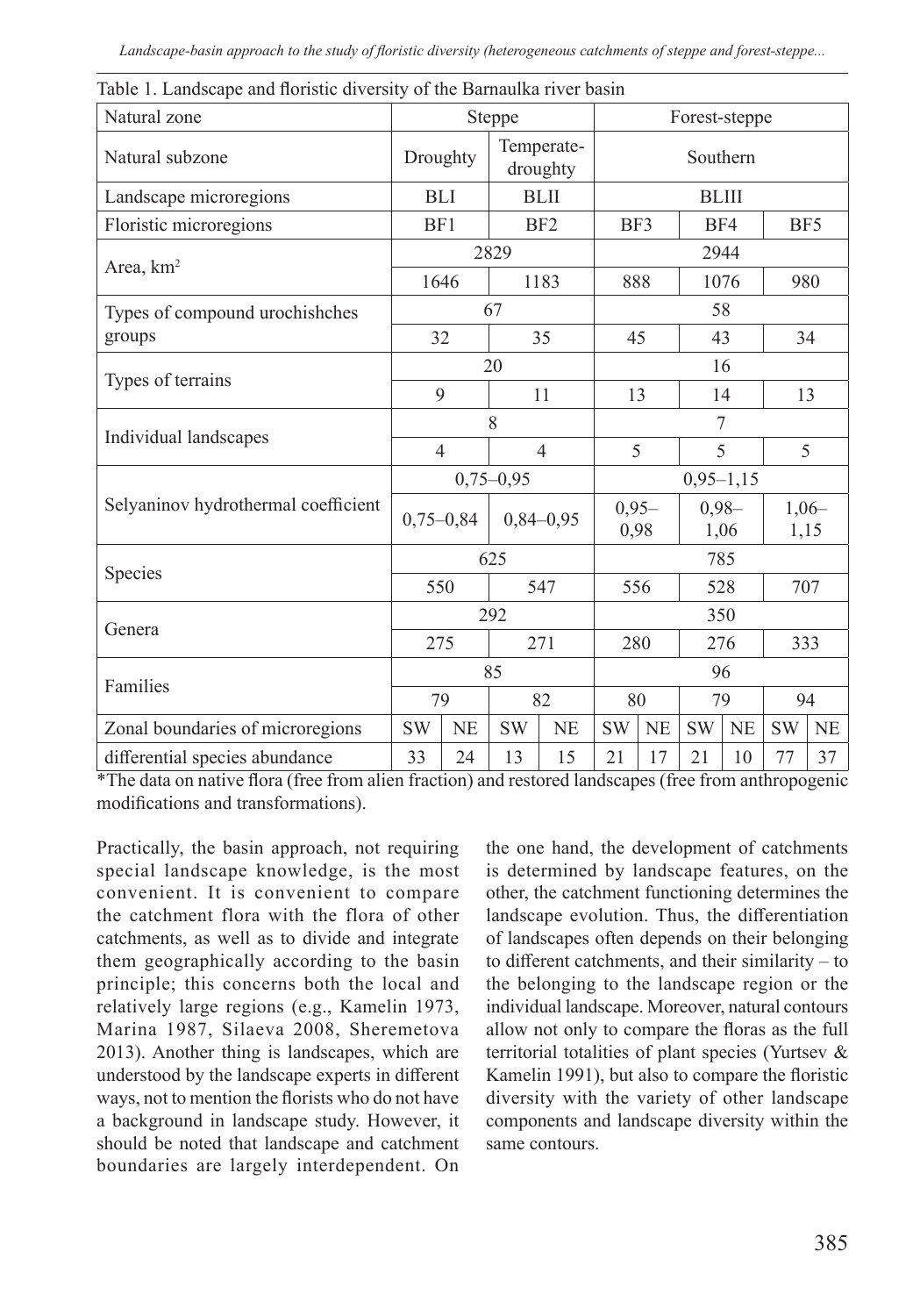## **II. Catchments, with the exception of some of the first order, are the regionally representative combinations of landscape units of topological level, distinguished by territorial contiguity and joint functioning**

In other words, the catchment is a full set of ecotopes (from automorphic to hydromorphic and aquatic) peculiar for a particular natural region (Hamilton & Bruijnzeel 1999, Kamelin 1973, Marina 1987, Didukh 1987). Ecotopes within the catchment are connected by water and substances migration, thus their biota is connected as well. In this fashion, as a particular catchment as a much larger natural region where it is located, consist mainly of the same types of ecotopes, i.e. the structure of ecotopes (geosystems) of the model catchment gives evidence of their structure within the whole region. This is true in terms of biota

and flora as a part of it. Thus, the catchment in relation to flora and landscapes is a scale model of the larger natural region.

### **III. In zonally uniform catchments or their parts, a combination of landscape and basin differentiation factors allows to identify the partial geosystems in the rank of landscape and floristic microregions**

Partial geosystems (Sochava 1978) are distinguished by a more limited number of common features as compared to geosystems in the traditional sense. We have shown that the zonally uniform part (fragment) of the middle river basin is determined by a combination of zonal and basin factors (Zolotov 2009; Chernykh & Zolotov 2011) that allows us to interpret it as a landscape or floristic microregion (Fig. 1, Tab. 1).



Fig. 1. Landscape and floristic regionalization of neighboring the Kasmalinsky basin and the Barnaulka river basin.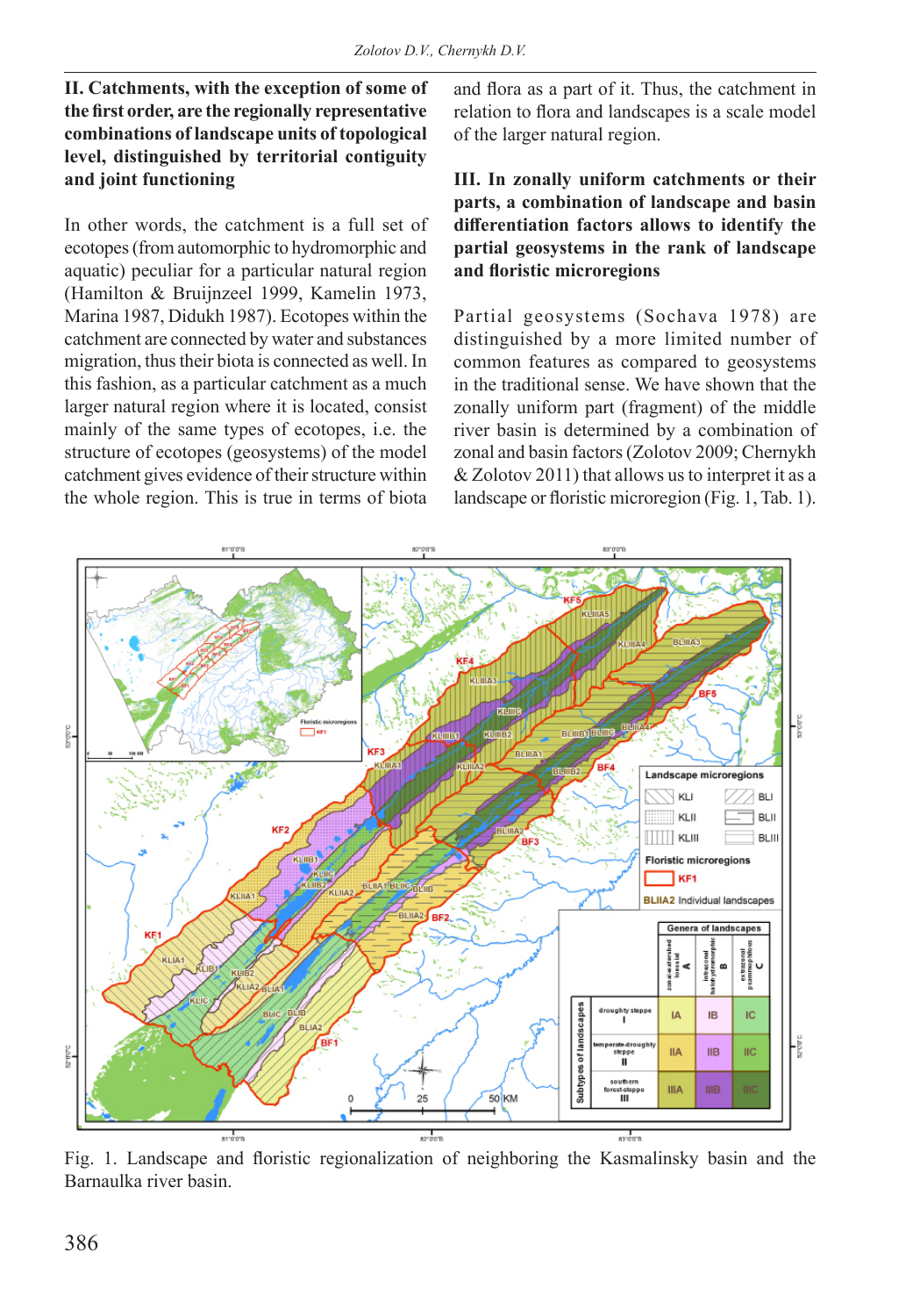On the one hand, not only zonal, but the intrazonal and extrazonal landscapes of one basin, bordering each other, have distinct differences within different natural zones, subzones and zonal strips. These differences can be traced as in the particular components of geosystems (vegetation cover, soils, topography, etc.) or their functioning (hydrological and geochemical regimes, etc.) as in specific geosystems-indicators and their spatial organization. Particular emphasis is placed on the search for differential species (Yurtsev 1983) – zonality indicators distinguishing floras of different natural zones, subzones and zonal strips within the same catchment. It has been found that within the intrazonal and extrazonal landscapes the number of differential species is greater than in the zonal ones. Zonality of intrazonal landscapes and their vegetation cover has been reported in (Kuminova 1963, Martynenko 1987, Milkov 1990).

On the other hand, the adjacent fragments of different basins but of the same zonal strip differ in their basin functioning. Such hydrological differences also influence on the landscape structure. For instance, the adjacent microregions of the Kasmalinsky basin **(**KLII**)** and Barnaulka river basin (BLII) belong to the temperatedroughty steppe (II) subzone; the first is occupied by drainless lake Gorkoye, while the second – an intermittently-flowing section of the middle river basin (Fig. 1). In the first case (KLIIB), intrazonal halohydromorphic landscapes are represented by larger areas that together with the drainless regime provide greater salification and preservation of large salty and bitter-salty lakes. That is why the temperate-droughty steppe microregions of the Kasmalinsky basin (KLII) and the Barnaulka river basin (BLII) significantly differ in landscape structure, vegetation cover and differential species. In the temperate-droughty steppe microregion of the Kasmalinsky basin (KLII) obligate halophytes of sor (salt-marsh), i.e. *Halocnemum strobilaceum* (Pall.) M.Bieb., *Limonium suffruticosum* (L.) O.Kuntze and others grow on the shores of the salt lakes. These species are not found in the Barnaulka river basin in temperate-droughty steppe (BLII) and more southwestern and salted droughty steppe (BLI)

microregions and even in the droughty steppe microregion of the Kasmalinsky basin (KLI). In Altai Krai, the mentioned species are confined mainly to the dry steppe subzone with dominant kastanozems.

Obviously, the combination of zonal and basin factors creates the conditions for landscape and floristic differentiation at the elementary regional level. Differences in landscape structure and geosystems functioning regime allow us to specify landscape microregions. The presence of differential species and differences in the structure of elementary regional floras makes it possible to define such areas as floristic microregions, i.e. the smallest regional units. It should be noted that the boundaries of floristic and landscape microregions correlate being at the same time not strictly uniform. In our case, floristic microregions are equal to or smaller than landscape ones. Note, only one landscape microregion is identified in the southern forest-steppe of Kasmalinsky and Barnaulka river basins since the landscape differences in their different parts is insufficient for splitting into several microregions. The flora in these landscape microregions (they cross three zonal strips of the southern forest-steppe subzone) changes significantly that makes it possible to identify three floristic microregions with various landscape structure here (Fig. 1, Chernykh & Zolotov 2011). The determination of microregions as elementary regions based on landscapes and vegetation cover features has been made in (Kuminova 1956; Tumadzhanov 1963; Zolotukhin 1987).

### **IV. The most important criterion for identification of elementary natural regions (microregions) is the representativeness for the region of the next higher hierarchical rank**

It is generally accepted (Yurtsev 1992) that a particular or an elementary regional flora is the flora of one specific landscape; in a similar manner, a landscape is understood sometimes as an elementary region (Krauklis 1979). However, in the regions where sharply contrasting environments occur within a small area, an elementary region includes several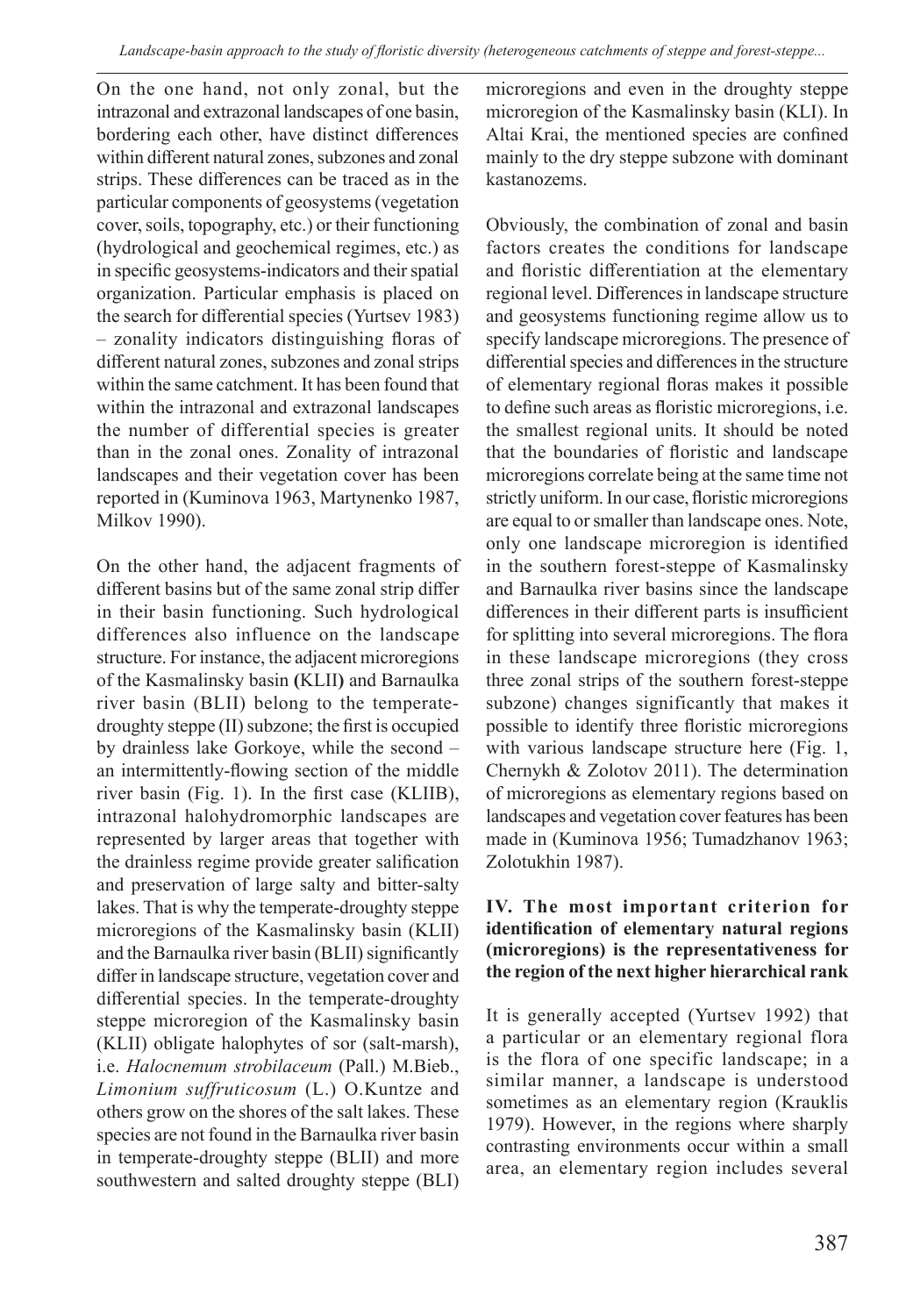individual landscapes. It is typical for the Altai Mountains and heterogeneous catchments of the Ob plateau (Altai Krai). The surface of the plateau is cut by the ancient flow gullies and succeed them catchments in each natural subzone have a set of multiple individual landscapes: 1) 1 extrazonal psammophilous landscape of the first accumulative terrace or the bottom of the ancient flow gully with strip pine forests and wetland complexes; 2) 1 or 2 intrazonal halohydromorphic landscapes of the second erosion-accumulative terrace with large-scale salinification and waterlogging caused by high groundwater levels; 3) 2 zonal-watershed loessial landscapes of the third and fourth erosion terraces and inter-gully plateau fragments with zonal steppe and forest-steppe nature complexes. In this case, the efforts to specify a strip pine forests area as a separate structurally homogeneous region (Alexandrova et al. 1958) brings to its disjunctiveness and presence in two natural zones, not to mention the subzones. Thus, traditional basic requirements to regionalization, i.e. zonal homogeneity and territorial integrity of a region are not met. Moreover, such a region do not include a complete set of landscape units characteristic of the Ob plateau or its part within the natural zone or subzone, hence it does not represent a regionally representative sampling of landscapes and floras.

**V. The landscape-basin structure determines the differentiation of flora both at elementary regional and topological levels, therefore landscape microregions correspond to floral ones, and the hierarchy of landscape units (facies (microecotope) – urochishche (mesoecotope) – terrain (macroecotope) – landscape (megaecotope) corresponds to the hierarchy of partial floras.**

In each specific case, the hierarchy can be considered at different levels depending on the objectives of the study. Total mapping of all areas in natural undisturbed regions at the level of the facies (their types or groups, classes) including binding of geobotanical (floristic) description to the contours is possible, while for anthropogenically transformed landscapes (e.g., plowing) it is impossible because of transformation-induced blurriness of facies boundaries. Hence, it is better to start with a higher level, namely: urochishches, terrains or landscapes. The most strict determination is used at the level of facies – a partial flora of microecotope because facies are typically the most contrasting landscape units. Nevertheless, strict determination can be also found at higher levels up to landscape ones, e.g. the presence of specific halohydromorphic landscape in Kasmala temperate-droughty steppe microregion (KLIIB1) with differential species (see III, Fig. 1).

**VI. The selection of sites with maximum floristic diversity for field research is based on the landscape-basin approach. The comprehensive analysis of remote sensing data, topographic and thematic maps allows to estimate the occurrence of units (dominant, subdominant, secondary, rare, unique) and their preservation under the anthropogenic fragmentation of vegetation cover (floraisolates)**

Since the total survey of large areas is hardly feasible, thorough planning of field research is a must. The landscape-basin approach allows to identify both the most typical and the most unique units for a given area. It saves time when making field research and identifying similarities and differences of adjacent territories (e.g. neighboring microregions or individual landscapes). In other words, at a preliminary stage we plan to test certain landscape units and concurrently formulate the hypotheses on landscape structure and spatial organization of the flora to be confirmed or rejected in the following field research.

**VII. The comparative analysis of floristic diversity (differential species, taxonomic and typological structure, spatial organization) is carried out concurrently with the analysis of the author's landscape maps of basins to identify the cause-and-effect relations and to compare the regularities**

The comprehensive comparative landscape and floristic analysis within the natural contours is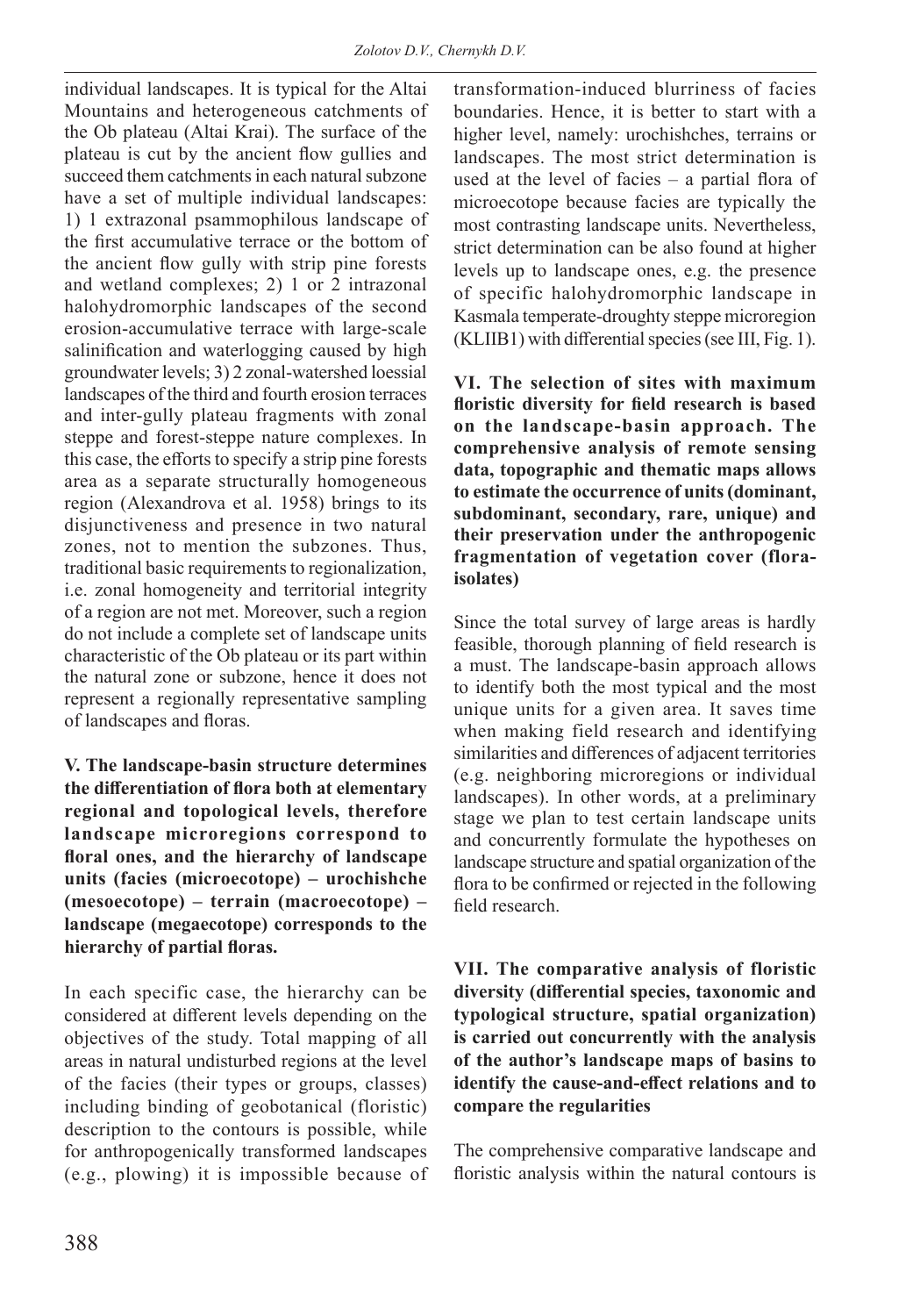performed to correlate landscape and floristic diversity. Table 1 gives an example of such a comparison for the Barnaulka river basin. The steppe zone of the basin is much poorer in flora at substantially greater landscape diversity and slightly smaller area. The microregion BF5 contribution to the flora of the southern foreststeppe of the basin is the greatest. Floras of BF3+BF4 include 613 species from 299 genera and 80 families, whereas addition of BF5 gives more 172 (21.9% of the southern forest-steppe flora) new species, 51 (14.6%) of genera and 16 (16.7%) of families. Besides, BF5 is most clearly demarcated from the adjacent microregions by its differential species abundance, however, by the number of types of compound urochishches groups it is the poorest microregion in the southern forest-steppe zone of the Barnaulka river basin. At the level of floristic microregions other regularities work. The microregions of the southern forest-steppe in the Barnaulka basin are much smaller in size than the steppe ones, but their landscape and floristic diversity is higher or almost equal to that of the steppe microregions. Note that the number of differential species marking the southwestern boundaries of microregions is normally much higher than that for the northeastern boundaries because the forest-steppe flora is generally richer than the steppe one.

Table 1 demonstrates non-linear and mixed relationships between landscape and floristic diversity at different hierarchical levels. Probably, the most strict relationship between floras and landscapes does exist at the facies level (see V), however, the construction of detailed maps for large areas is time consuming; moreover, for the anthropogenically transformed areas it can be hardly done at all. In our opinion, the presented interdisciplinary approach is productive for systematization of the accumulated information, planning and conducting research, making a comprehensive comparative analysis of the collected data as well as practical application of the obtained results for landscape planning, optimization of nature management, environment protection and the establishment of system of specially protected natural territories.

## **ACKNOWLEDGEMENT**

The work is supported by the Russian Foundation for Basic Research, grant number 15-05-01760 а: «Landscape structure as a determinant of floristic differentiation at elementary regional and topological levels in heterogeneous flat catchment basins».

# **REFERENCES**

- Agger P., Brandt J. 1988. Dynamics of small biotopes in Danish agricultural landscapes. *Landscape Ecology*, 1(4): 227–240.
- Aleksandrova V.D., Bazilevich N.I., Zanin G.V., Ivanina L.I., Karmanov I.I., Kravtsova V.I., Rozanov A.N. 1958. Natural regions of Altai Krai. In: Natural regionalization of Altai Krai. USSR AS Publishers, Moscow. Pp. 161–202. [In Russian].
- Baikov K.S., Doronkin V.M., Malyshev L.I. 1998. Spatial diversity of ten leading families of vascular plants in flora of Siberia. In: Botanical investigations of Siberia and Kazakhstan: Collection of studies. Altai State University Publishers, Barnaul. Iss. 4. Pp. 49–62. [In Russian].
- Chernykh D.V., Zolotov D.V. 2011. Spatial organization of landscapes of the Barnaulka river basin. SB RAS Publishers, Novosibirsk. 205 p. [In Russian].
- Didukh Ya.P. 1987. Experience in structuralcomparative analysis of mountain elementary floras. In: Theoretical and methodical problems of comparative floristics. Nauka, Leningrad. Pp. 117–128. [In Russian].
- Hamilton L.S., Bruijnzeel L.A. (Sampurno). 1999. Mountain watersheds: integrating water, soils, gravity, vegetation and people. In: Mountains of the World. A Global Priority. Noosphere, Moscow. Pp. 325–357. [In Russian].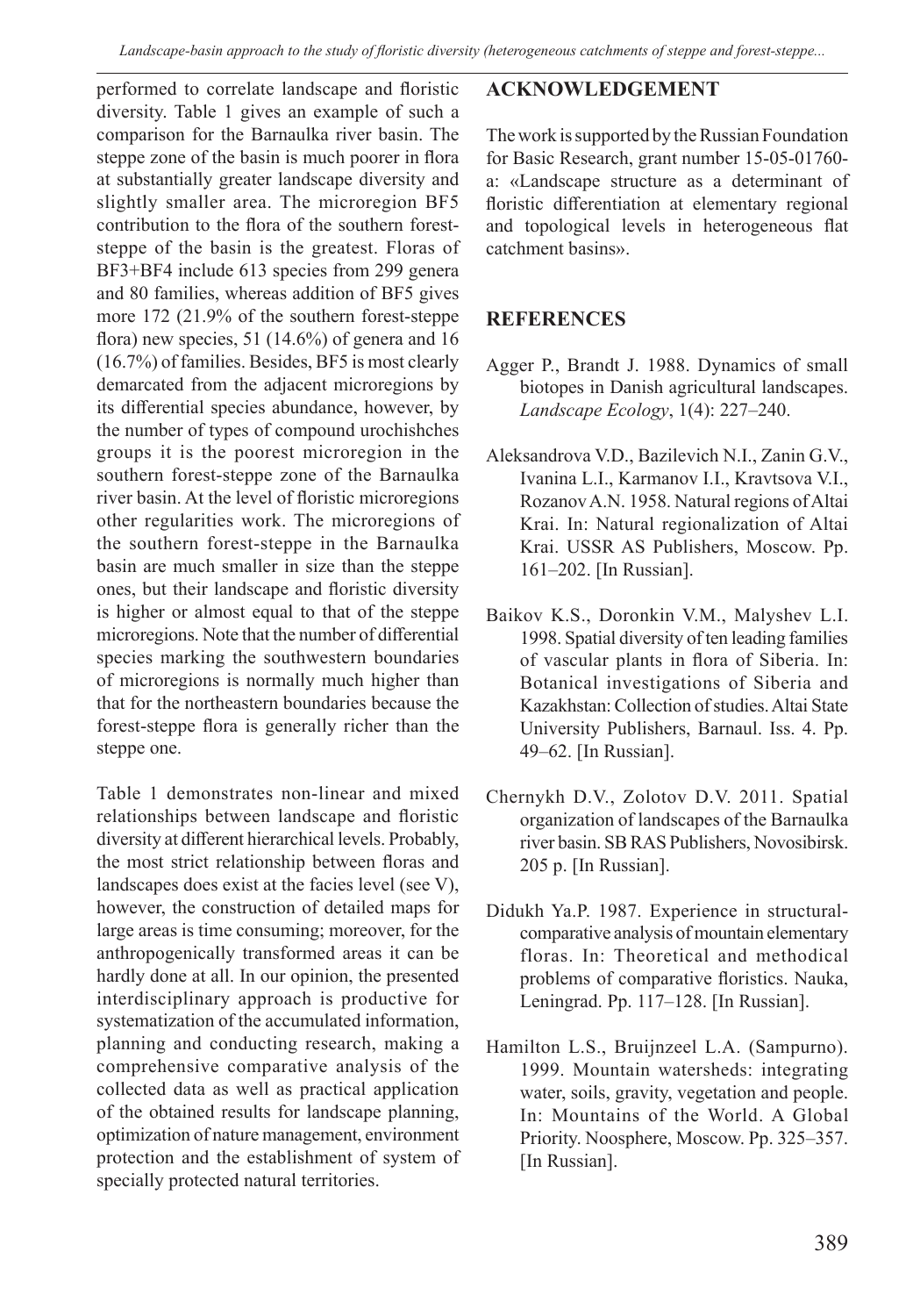- Hobbs E.R. 1988. Species richness of urban forest patches and implications for urban landscape diversity. *Landscape Ecology*, 1(3): 141–152.
- Kamelin R.V. 1973. Florogenetic analysis of natural flora of mountain Soviet Central Asia. Nauka, Leningrad. 356 p. [In Russian].
- Kozhevnikov Yu.P. 1978. On development of a new branch of phytogeography – environmental floristics. In: Abstracts for VI Congress of All-Union Botanical Society. Nauka, Leningrad. Pp. 222–223. [In Russian].
- Kozhevnikov Yu.P. 1996. Vegetation cover of Northern Asia in historical perspective. World and Family-95 Publishers, St. Petersburg. 400 p. [In Russian].
- Krauklis A.A. 1979. Problems of experimental landscape study. Nauka, Novosibirsk. 232 p. [In Russian].
- Kuminova A.V. 1956. Natural microregionalization of Ust-Kansky aimag. In: Proceedings of Biol. Institute of West-Siberian Branch of the USSR Academy of Sciences, Novosibirsk. Iss. 2. [In Russian].
- Kuminova A.V. 1963. Main regularities of vegetation cover distribution in southeastern part of West Siberian lowland. In: Vegetation of steppe and forest-steppe zones of Western Siberia. SB USSR AS Publishers, Novosibirsk. Pp. 7–34. [In Russian].
- Lindenmayer D.B., Wood J.T., Cunningham R.B., Crane M., Macgregor C., Michael D., Montague-Drake R. 2009. Experimental evidence of the effects of a changed matrix on conserving biodiversity within patches of native forest in an industrial plantation landscape. *Landscape Ecology*, 24(8): 1091–1103.
- Marina L.V. 1987. Comparative analysis of floras of river basins and their ecotopological

structure. In: Theoretical and methodical problems of comparative floristics. Nauka, Leningrad. Pp. 107–117. [In Russian].

- Martynenko V.A. 1987. Analysis of species composition of meadow communities in concrete floras of taiga zone of the European North. In: Theoretical and methodical problems of comparative floristics. Nauka, Leningrad. 1987. Pp. 136-141. [In Russian].
- Milkov F.N. 1990. River valley landscapes – man. In: Bull. MSN. Geography. MSU Publishers, Moscow. Vol. 17. Pp. 11–26. [In Russian].
- O'Neill R.V., Krummel J.R., Gardner R.H., Sugihara G., Jackson B., DeAngelis D.L., Milne B.T., Turner M.G., Zygmunt B., Christensen S.W., Dale V.H., Graham R.L. 1988. Indices of landscape pattern. *Landscape Ecology*, 1(3): 153–162.
- Pospelov I.N., Pospelova E.B. 2008. Geoinformation systems as a support tool for organization and analysis of floristic data. In: Fundamental and applied problems of botany in the early XXI century. Proceedings of All-Russian Conference. Part 4: Comparative floristics. Urban flora. Karelian Research Centre RAS, Petrozavodsk. Pp. 93–97. [In Russian].
- Pospelova E.B. 2008. Change in composition and structure of local floras in landscape profile in the north of Anabar plateau. In: Fundamental and applied problems of botany in the early XXI century. Proceedings of All-Russian Conference. Part 4: Comparative floristics. Urban flora. Karelian Research Centre RAS, Petrozavodsk. Pp. 91–93. [In Russian].
- Pospelova E.B. 2009. Floristic diversity of the Taimyr – change along latitude gradient. Problem and strategy of flora biodiversity conservation in Northern Asia. Proceedings of All-Russian Conference. Ofset Publishers, Novosibirsk. Pp. 206–207. [In Russian].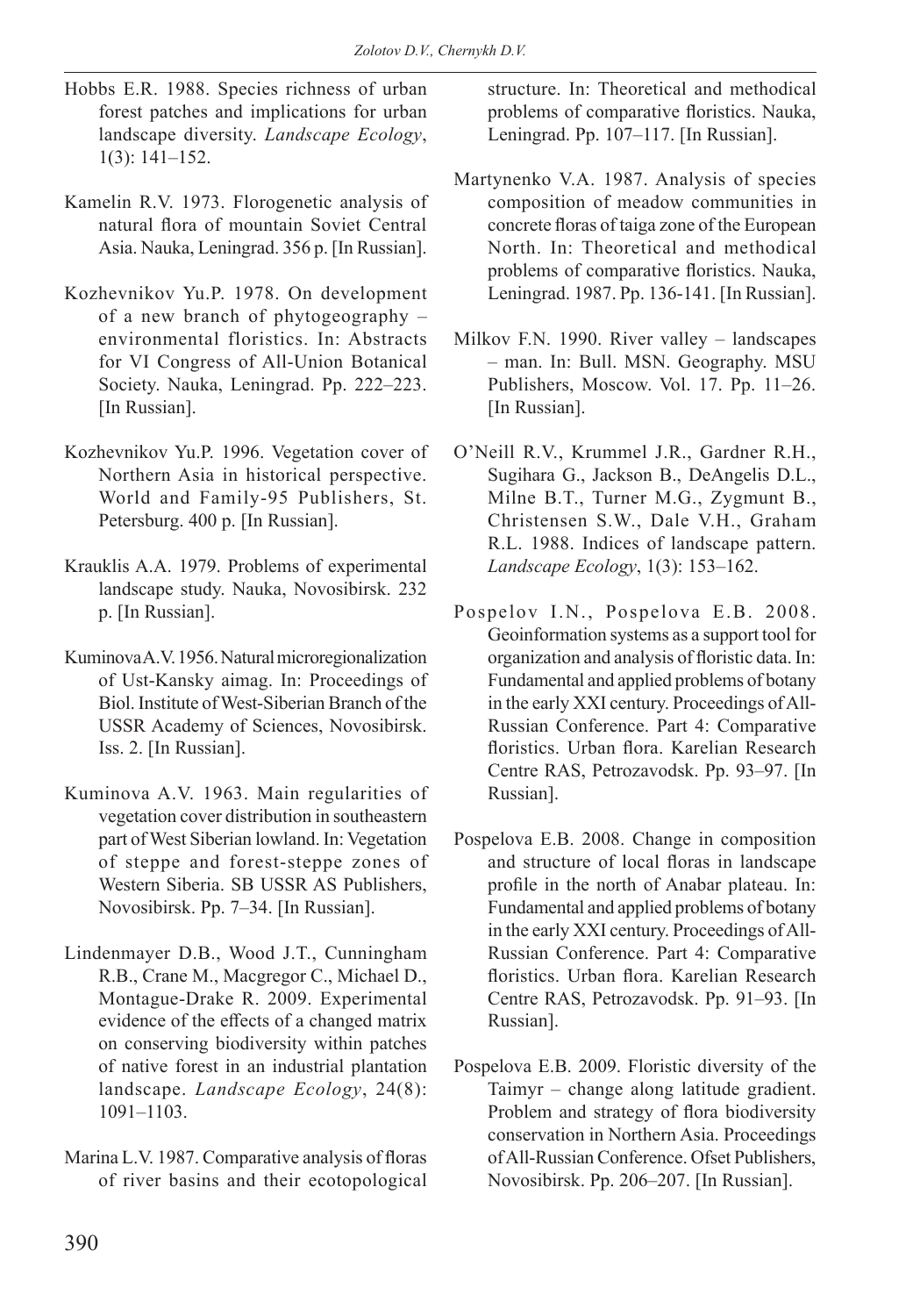*Landscape-basin approach to the study of floristic diversity (heterogeneous catchments of steppe and forest-steppe...*

- Saksonov S.V. 2008. The problems of regional floras regionalization. In: Fundamental and applied problems of Botany in the early XXI. Proceedings of All-Russian conference. Part 4: Comparative floristics. Urban flora. Karelian Research Centre of RAS, Petrozavodsk. Pp. 97–99. [In Russian].
- Schlothauer S.D. 2009. Formation features of the high-mountainous flora in the Russian Far East. In: Challenge and strategy of biodiversity conservation of North Asia flora. Proceedings of All-Russian conference. Offset Publishers, Novosibirsk. Pp. 277–279. [In Russian].
- Seregin A.P. 2010. The Oka effect on spatial flora differentiation in Vladimir oblast'. In: Proceedings of the Ryazan Branch of the Russian Botanical Society. Vol. 2. Part 1: Oka flora. Proceedings of All-Russian school-seminar on comparative floristics to the 100th anniversary of the "Oka flora" by F.A. Flerov. S.A. Esenin Ryazan State University, Ryazan. Pp. 115–125. [In Russian].
- Sheremetova S.A. 2013. Implication of the basin approach in floristic studies (as revealed by the example of Mountain Shoria). *Kemerovo State University Bulletin*. 2(542/1): 26–32. [In Russian].
- Silaeva T.B. 2008. Floristic studies with the use of the basin principle by the example of the Sura river basin. In: Fundamental and applied problems of Botany in the early XXI. Proceedings of All-Russian conference. Part 4: Comparative Floristics. Urban flora. Karelian Research Centre of RAS, Petrozavodsk. Pp. 107–110. [In Russian].
- Silantyeva M. M. 2013. Checklist of Altai Krai flora. 2nd revised edition. Altai State University Publishers, Barnaul. 520 p. [In Russian].
- Sochava V.B. 1978. Introduction to the doctrine of geosystems. Nauka, Novosibirsk. 319 p.

[In Russian].

- Tabaka L.V. 1987. Some results of a comparative study of the flora of various naturalterritorial units of Latvia. In: Theoretical and methodological problems of comparative floristics. Nauka, Leningrad. Pp. 104–107. [In Russian].
- Telyatnikov M.Yu., 2009. Comparative analysis of local floras of mountain and flat parts in the southwest of the West Siberian plain. In: Challenge and strategy of biodiversity conservation of North Asia flora. Proceedings of All-Russian conference. Offset Publishers, Novosibirsk. 2009. Pp. 241–242. [In Russian].
- Tumadzhanov I.I. 1963. Experience in fractional geobotanical regionalization of the northern slope of the Great Caucasus: Karachay as a case study. Publishers of Academy of Sciences of Georgian SSR, Tbilisi. 241 p. [In Russian].
- Turner M.G., Ruscher C.L. 1988. Changes in landscape patterns in Georgia, USA. *Landscape Ecology*, 1(4): 241–251.
- Urusov V. M., Chipizubova M. N. 2009. Formation factors of vascular plants diversity in the Russian Far East. In: Challenge and strategy of biodiversity conservation of North Asia flora. Proceedings of All-Russian conference. Offset Publishers, Novosibirsk. Pp. 245–247. [In Russian].
- Watling J.I., Orrock J.L. 2010. Measuring edge contrast using biotic criteria helps define edge effects on the density of an invasive plant. *Landscape Ecology*, 25(1): 69–78.
- Yurtsev B.A. 1983. A quantitative evaluation of species "weight" in floristic regionalization. *Botanical Journal*, 68(9): 1145–1152. [In Russian].
- Yurtsev B.A. 1992. Ecological-geographical structure of biological diversity and a